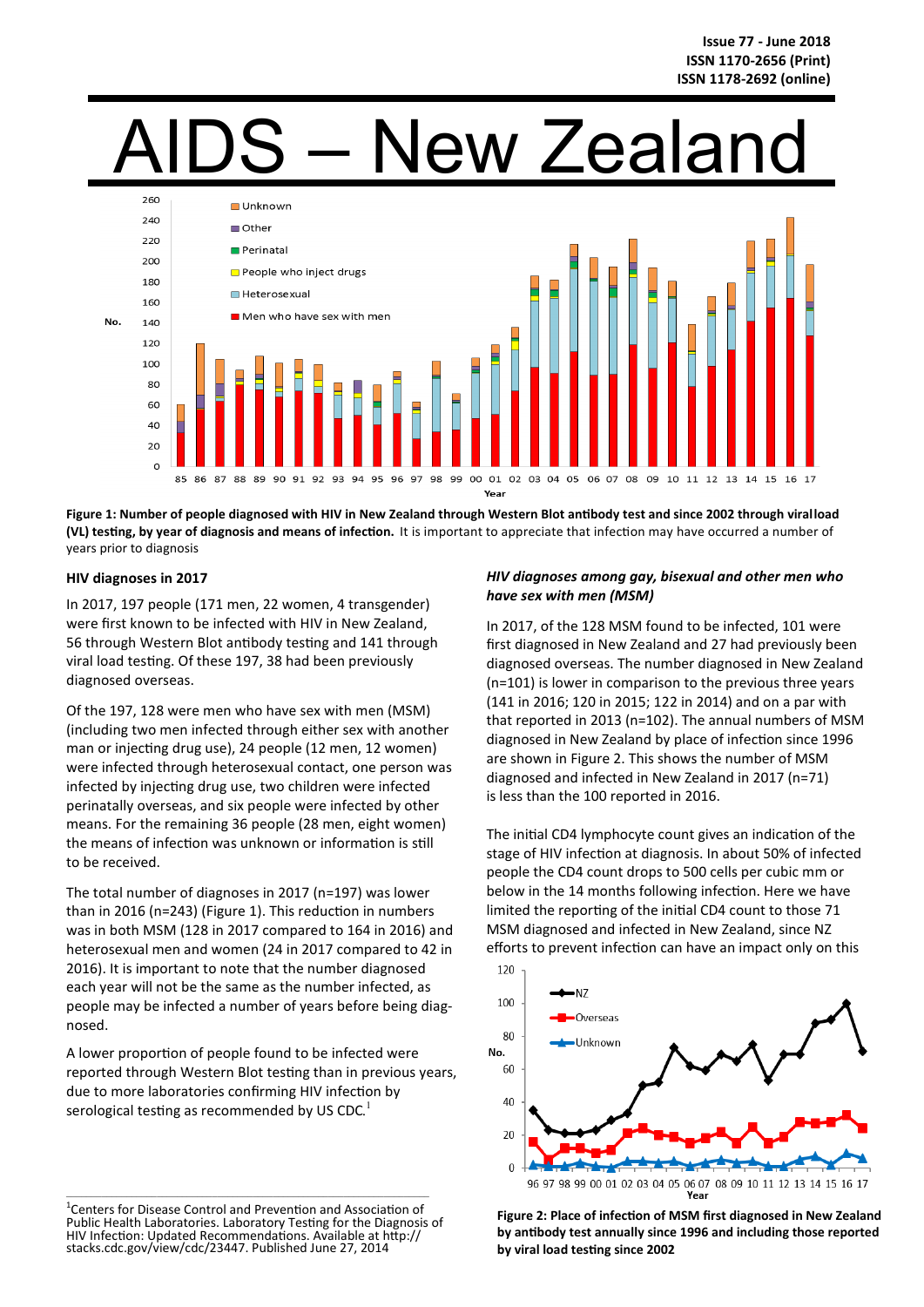group. Among the 66 men for whom an initial CD4 count was available, 35 (53%) had a CD4 count ≥500, indicating that they were diagnosed within about 14 months of infection. Of the remainder, 12 (18%) had a CD4 count at diagnosis of between 350-499, and 19 (29%) <350, indicating longer periods between infection and diagnosis.

Over the period 2014-2017, on average 40 (48%) MSM annually had an initial CD4 count ≥500, higher than the annual average of 24 (40%) for the period 2010-2013, and 17 (38%) for the period 2006-2009, suggesting a trend towards earlier diagnosis.

Of all 128 MSM found to be infected in 2017 (which includes those previously diagnosed overseas and the two men thought to be infected through either sex with another man or injecting drug use):

- 69 (54%) were Europeans, 28 (22%) Asian, 7 (5.5%) Māori, 7 (5.5%) Pacific, 2 (1%) African, 11 (9%) of other ethnicities, and for 4 (3%) men the ethnicity was unknown.
- 55 (43%) were living in Auckland, 28 (22%) in Wellington, 15 (12%) in other parts of the North Island, 11 (9%) in the South Island, and 7 (5.5%) men were living in New Zealand but the region was not specified. For 9 (7%) men their normal place of residence was overseas, and for 3 men (2%) their place of residence was unknown. Fewer MSM were diagnosed in the Auckland region and more in the Wellington region in 2017 compared to previous years.
- The age range at diagnosis was 17-74 years; 33 (26%) were aged <30 years, 36 (28%) aged 30-39 years, 31 (24%) aged 40-49 years, and 28 (22%) aged 50 or more. Infection, however, may have occurred at a younger age than when it was diagnosed.

# *HIV diagnoses among people heterosexually infected*

In 2017, 24 people were found to be infected with HIV who had been heterosexually infected. Of these 24, 17 were first diagnosed in New Zealand, which is the lowest number reported in any one year since 1996.

The annual numbers of heterosexually infected people first diagnosed in New Zealand by place of infection are shown in Figure 3. The number remained relatively stable from 2010 to 2016 (annual average of 36) with slightly more being infected overseas compared to New Zealand. In 2017, the number infected in New Zealand (n=4) and overseas (n=12) both declined. Overall numbers are very much smaller than the number of MSM diagnosed.

In 2017, of all 24 people heterosexually infected (which includes those previously diagnosed overseas):

- 12 (50%) were men and 12 (50%) women.
- 6 (25%) were European, 10 (42%) Asian, 2 (8%) Māori, 2 (8%) African, and 4 (17%) of another ethnicity.
- The age range at diagnosis was 20-69 years; 3 (12.5%) were aged <30 years, 6 (25%) aged 30-39 years, 6 (25%) aged 40-49 years, and 9 (37.5%) aged 50 years or more. Infection may have occurred at a younger age than when it was diagnosed.

An initial CD4 count after diagnosis was available only for four people diagnosed and heterosexually infected in New Zealand in

2017, all of whom had a CD4 count of <350. The proportion with a CD4 count <350, which is considered a late diagnosis, over the years 2014-2017 was 57% compared to 30% of MSM with a late diagnosis in the same time period.



**Figure 3: Place of infection of people first diagnosed in New Zealand with heterosexually-acquired HIV by antibody test annually since 1996 and including those reported by viral load testing since 2002** 

# *People who inject drugs (PWID)*

The number of people diagnosed with HIV in whom injecting drug use was reported as the only likely means of infection has remained low. Only one person diagnosed in 2017 was reported as being infected in this way.

# *Children infected through mother-to-child transmission*

In 2017, two children were diagnosed with HIV infection through mother-to-child transmission, both had been infected overseas several years earlier. Since 2007, there have been no children with perinatally-acquired HIV born in New Zealand. However, as diagnosis might be delayed for many years, there may be children living with undiagnosed infection born since then or even earlier.

Between 1998 and 2017, there were 169 births in New Zealand to women known to be HIV infected prior to the time of delivery. None of these children have been infected with HIV. However, for children born more recently in 2017 it is too soon to be sure about this as acquired HIV cannot be definitively ruled out until a child is over one year old.

In 2017, there were no women diagnosed with HIV through antenatal testing.

### **The number of people living with HIV in New Zealand**

The number of individuals living with diagnosed HIV in New Zealand will be less than the total ever found to be infected because of deaths from AIDS and non-AIDS related causes and the unknown number who have gone overseas.

Data from PHARMAC, New Zealand's pharmaceutical management agency, shows that there were 2470 adults (2077 men, 393 women) and 21 children receiving subsidised antiretroviral therapy (ART) at the end of June 2017. This is 192 more adults (179 men and 13 women) and five more children compared with a year earlier.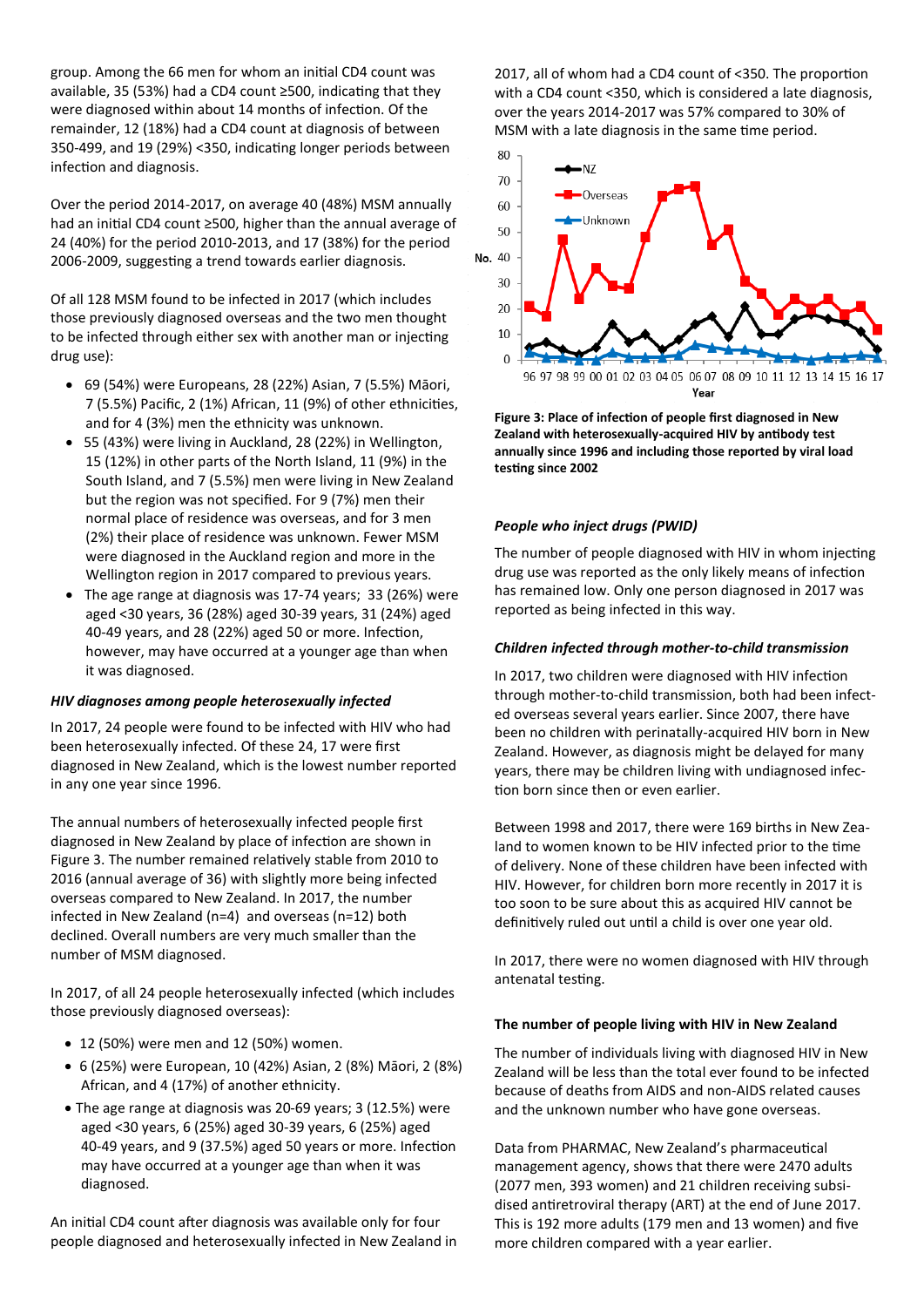### **AIDS Notifications – 2017**

Overall 12 people, 11 men and one woman, were notified with AIDS in 2017. Of these 12, seven (58.3%) were MSM, two men (16.7%) were infected by either sex with another man or injecting drug use, one (8.3%) was infected heterosexually, one child had been infected perinatally (8.3%), and for one person (8.3%) the means of transmission was not reported.

Seven (58.3%) were of European ethnicity, one (8.3%) Māori, three (25.0%) Asian, and one (8.3%) Pacific. Five people had their AIDS diagnosis within three months of being diagnosed with HIV and would probably not have had the opportunity for antiretroviral treatment to control progression of their HIV infection.

Figure 4 shows the annual number of notifications of AIDS by year of diagnosis and the number of deaths of people who had been notified with AIDS.



**Figure 4: Annual number of diagnoses of AIDS and deaths among people notified with AIDS** (The number of notifications and deaths for 2017 are expected to rise due to delayed reports)

### **SUMMARY OF HIV DIAGNOSES IN NEW ZEALAND**

### *Gay, bisexual and other men who have sex with men (MSM)*

 Gay, bisexual and other men who have sex with men continue to be the most affected by HIV infection in New Zealand, accounting for 89% of all locally acquired HIV diagnoses in 2017.

 Following three years of increasing numbers of diagnoses among MSM in New Zealand, the number diagnosed in 2017 declined to numbers similar to those reported in the late 2010's. This decline was seen particularly in MSM reported to have been infected in New Zealand, whereas the number reported to have been infected overseas has remained relatively stable.

 CD4 count information in 2017 suggests that the greatest proportion of MSM infected in New Zealand are relatively recent infections. There continues to be, however, about a third of men who are diagnosed late.

While this seeming reversal of the upward trend in MSM diagnoses is encouraging, it is too early to say whether this decline will be maintained. Changes within the last two years such as removal of the threshold for receipt of subsidised anti-retroviral therapy, availability of pre-exposure prophylaxis for individuals at high risk for HIV, and ongoing campaigns emphasising the use of condoms and the importance of regular HIV testing are likely to reduce the number of people being infected in New Zealand.

# *Heterosexual men and women*

The number diagnosed with heterosexually acquired HIV peaked in the mid-2000's, declined around 2009 and has remained relatively stable at low numbers since then but declined even further in 2017 to numbers similar to those reported in the late 1990's. The decline has been in both those reported to be infected in New Zealand and overseas.

Compared to MSM, a higher proportion of those heterosexually infected have a low CD4 count at the time of diagnosis, which is an indication of prolonged undiagnosed infection. So, while the decline in diagnoses in those heterosexually infected is encouraging, it is important to encourage early testing of HIV among at risk heterosexual men and women and to consider HIV as a possibility in people with compatible clinical features to ensure that people are diagnosed early and have the best opportunity for antiretroviral treatment to control progression of their disease.

# *People who inject drugs (PWID)*

The on-going small number of HIV diagnosis among people who inject drugs can be attributed to the well-functioning Needle Exchange Programme in New Zealand. HIV prevention needs to continue to be maintained in this high-risk population of injecting drug users.

# *Children*

 Two children were diagnosed with HIV in New Zealand in 2017, both of whom were infected overseas, thereby indicating the importance of HIV testing in children from high prevalence countries. There have been no children diagnosed with perinatally acquired HIV born in New Zealand since 2007.